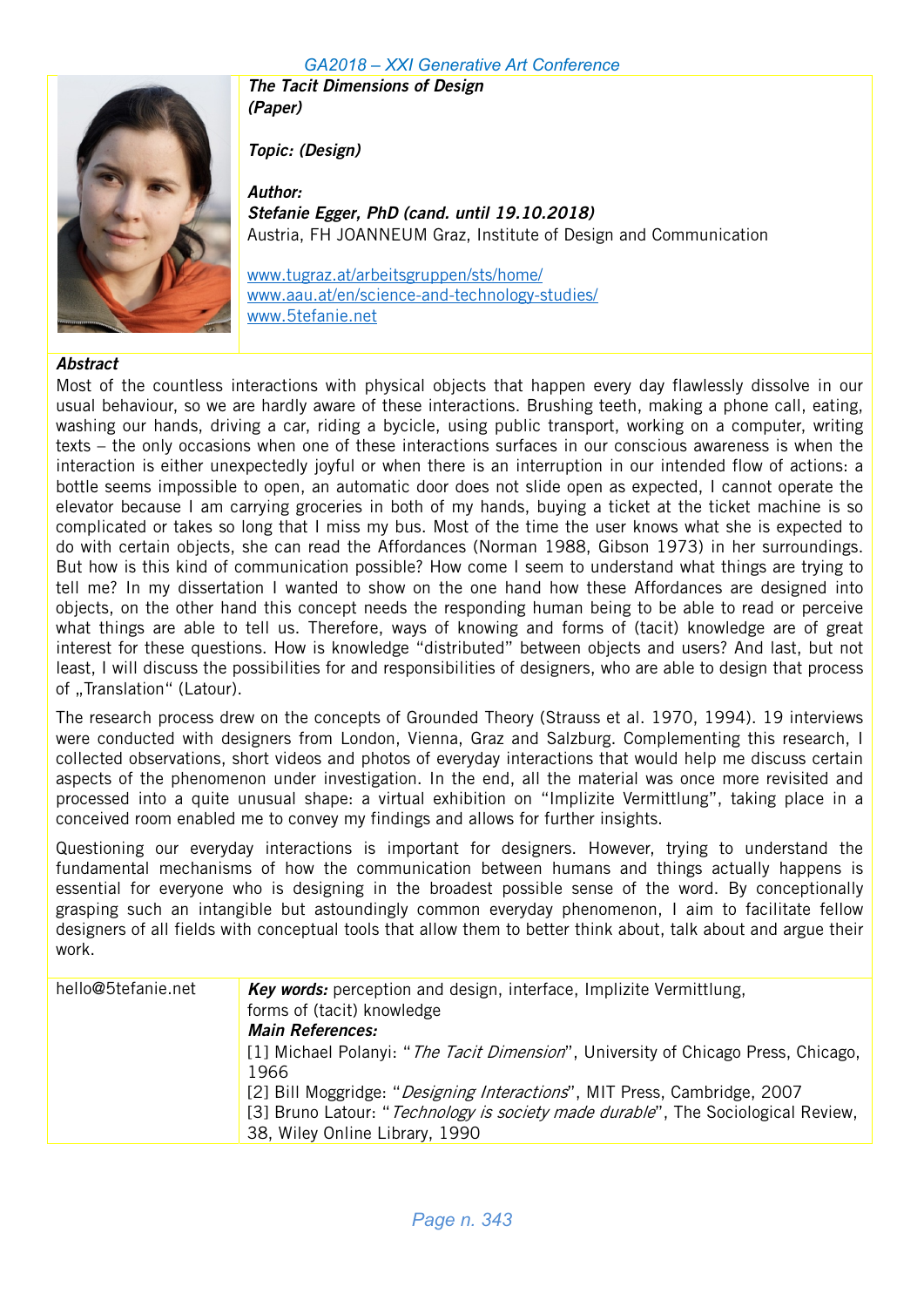# *GA2018 – XXI Generative Art Conference* "Implizite Vermittlung" The Tacit Dimensions of Design

Stefanie Egger, PhD

Department of Media and Design, Institute of Design and Communication, FH Joanneum, Graz, Austria

www.fh-joanneum.at/en/institut/design-communication

stefanie.egger@fh-joanneum.at

# 1. Abstract

Most of the countless interactions with physical objects that happen every day flawlessly dissolve in our usual behaviour, so we are hardly aware of these interactions. Brushing teeth, making a phone call, eating, washing our hands, driving a car, riding a bycicle, using public transport, working on a computer, writing texts – the only occasions when one of these interactions surfaces in our conscious awareness is when the interaction is either unexpectedly joyful or when there is an interruption in our intended flow of actions: a bottle seems impossible to open, an automatic door does not slide open as expected, I cannot operate the elevator because I am carrying groceries in both of my hands, buying a ticket at the ticket machine is so complicated or takes so long that I miss my bus. Most of the time the user knows what she is expected to do with certain objects, she can read the Affordances in her surroundings. But how is this kind of communication possible? How come I seem to understand what things are trying to tell me? In my dissertation I wanted to show on the one hand how these Affordances are designed into objects, on the other hand this concept needs the responding human being to be able to read or perceive what things are able to tell us. Therefore, ways of knowing and forms of (tacit) knowledge are of great interest for these questions. How is knowledge "distributed" between objects and users? And last, but not least, I will discuss the possibilities for and responsibilities of designers, who are able to design that process of ..Translation" (Latour).

The research process drew on the concepts of Grounded Theory. 19 interviews were conducted with designers from London, Vienna, Graz and Salzburg. Complementing this research, I collected observations, short videos and photos of everyday interactions that would help me discuss certain aspects of the phenomenon under investigation. In the end, all the material was once more revisited and processed into a quite unusual shape: a virtual exhibition on "Implizite Vermittlung", taking place in a conceived room enabled me to convey my findings and allows for further insights.

# 2. Introduction

Questioning our everyday interactions is important for designers. However, trying to understand the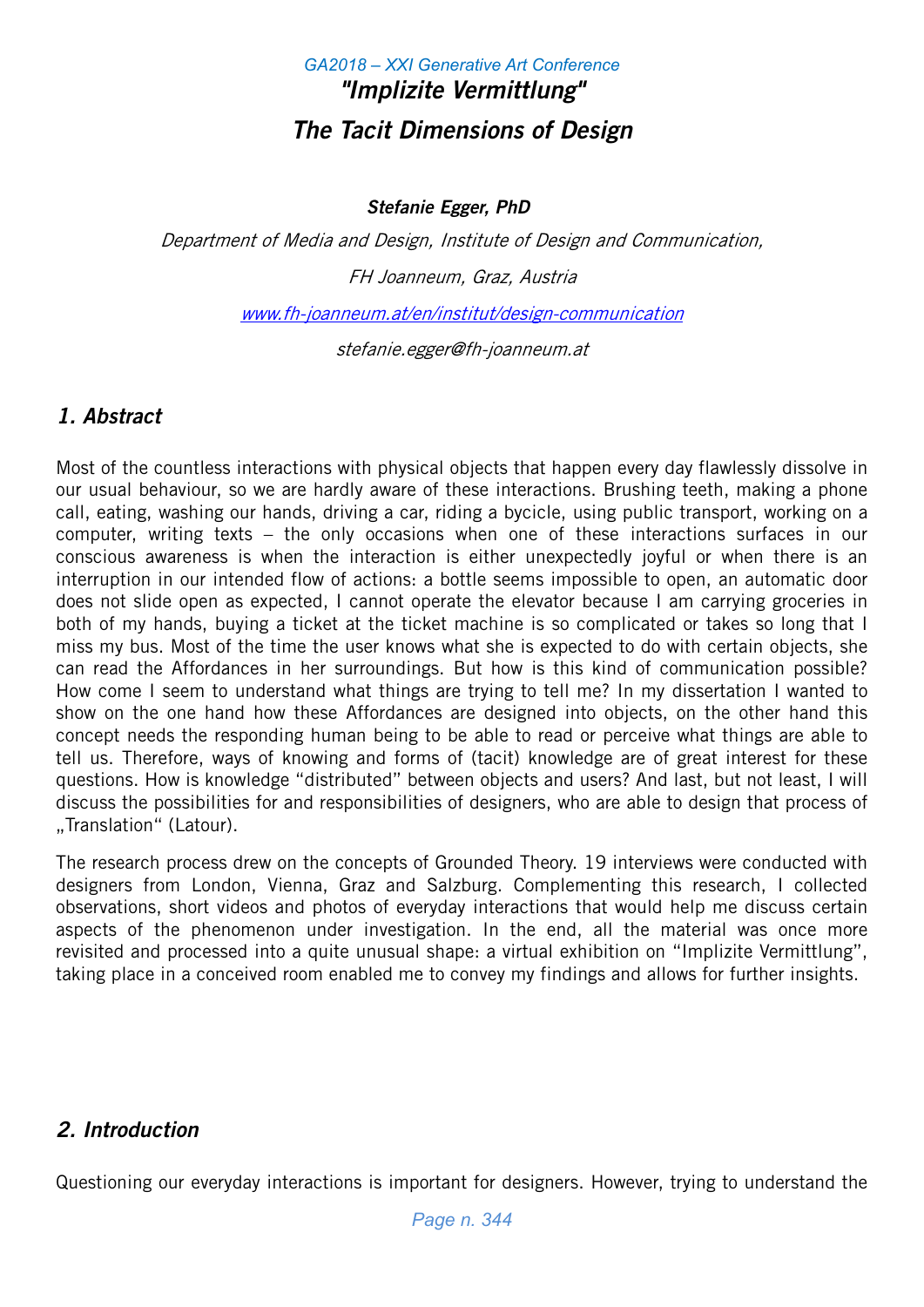fundamental mechanisms of how the communication between humans and things actually happens is essential for everyone who is designing in the broadest possible sense of the word. By conceptionally grasping such an intangible but astoundingly common everyday phenomenon, I aim to facilitate fellow designers of all fields with conceptual tools that allow them to better think about, talk about and argue their work. For this research 19 interviews have been conducted, and countless photographs have been taken so far.

In this talk, I will first introduce Polanyis concept of tacit knowledge and elaborate a little on what it has to tell designers in terms of using tools.

Then I will talk about how I used the metaphor of an exhibition as a method in my dissertation.

And finally, in the third part I will explain the concept of "Implizite Vermittlung", why and how I use the term and how it is different from other concepts that seem to describe similar phenomena, and how it can help designers of all fashion to think about and talk about their work.

# 3. Research interests

Although there are several ideas around for how to call phenomena like the ones I described before, still there is a bit missing in every single concept, of which I would like to talk about later, because first I would like to list the questions that inspired my work:

The main research question is:

- What is "Implizite Vermittlung", and how is it facilitated by designers?

The three sub-questions are:

- How can you grasp this kind of mediation, "Implizite Vermittllung", conceptually? How does this non-verbal communication between people and things work at all?

- How is this kind of access to knowledge between people and things possible? What kinds of knowledge are involved? (What kinds of body-bound knowledge play a significant role? In which ways are tools used as tools for perception and thinking?)

- How can you find out as a designer the things that cannot be talked about? (Like for example: What would be perceived as a more "elegant" version of the prototype? How can I design this tool so that it can be used intuitively?) How to investigate all which is not accessible on a conscious level, but still is of vital importance for the design process?

# 4. Tacit Knowledge

I shall introduce this concept along the lines that Michael Polanyi used in his lectures in 1966, when he coined the term "tacit knowledge".

"We can know more than we can tell" is the most famous phrase in Polanyis work, but what it means exactly is of highest interest for designers. I would like to add here already that things have a way of telling us much more than we know to talk about.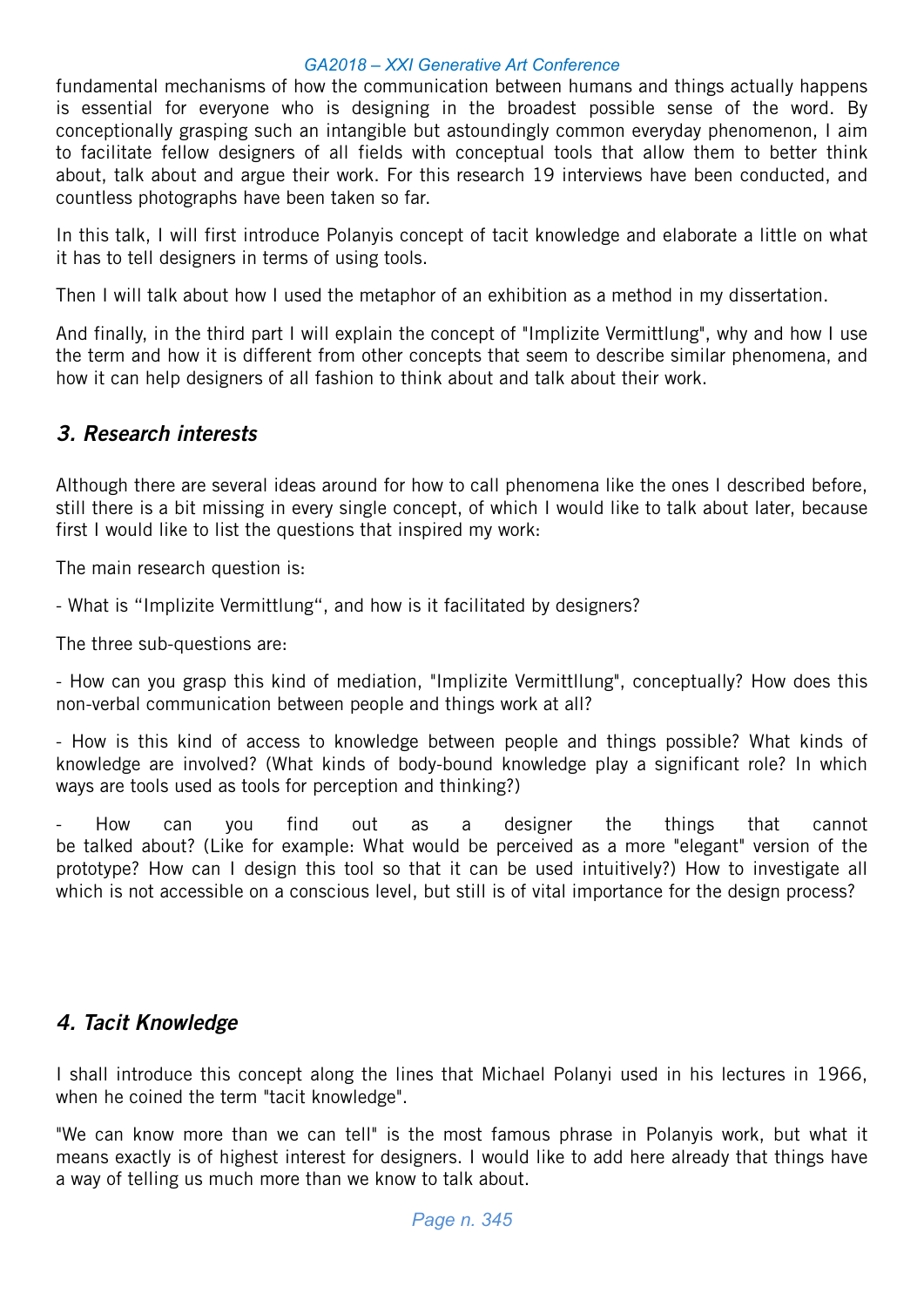It is just like in this title of a book: "Watches Tell More Than Time" – there is a certain image I get of the person I just met, when I ask them what time it is, depending on whether they look at their mobile display, at their wrist or draw out a pocket watch.

### 4. 1. The two terms of tacit knowing

Polanyi, as mentioned before, "reconsiders human knowledge by starting from the fact that we can know more than we can tell." [4] Tacit knowledge is the basis of all human knowledge and it combines two kinds of knowing. One is specifiably known, you can tell explicitly what you know and the other one stays subconsciously below all levels of speech.

Polanyi calls the first one the *distal term:* it is the thing or the meaning of a thing that we recognize based on other things we are not aware of (The *distal term* is the part of knowing which is conscious and can be talked about). The *proximal term* describes the single features which we rely upon in order to recognize the specific face or concept. (This part is not conscious!)

"Such is the functional relation between the two terms of tacit knowing: we know the first term only by relying on our awareness of it for attending to the second." [5]



Image 1: Drawing of the relation between the proximal and the distal term of tacit knowledge

Polanyi gives the example of recognizing a face: We know a person´s face and can recognize them among thousands, even millions of other faces. But exactly how we know them we usually cannot put into words. The exact parts of the face by which we know the person are an example of the proximal term of tacit knowledge. The *distal term* is the meaning, the recognition of the face or of a certain expression on the face, which we can only grasp by relying on the *proximal term* discussed before. To sum it up: The part that stays subconscious is called the *proximal term* and the part that you can talk about is called the *distal term*.

# 4. 2. Tools within Polanyis Concept

In Polanyis way of thinking and what he introduces as the two terms of tacit knowing there is an interesting twist for designers when it comes to tools. I will build upon this the concept I call

<u>.</u>

<sup>1.</sup> p. 4; Polanyi, Michael (1966): *The Tacit Dimension.* Gloucester, Massachusetts: Peter Smith **Publishers** 

<sup>2.</sup> p. 12; ibid.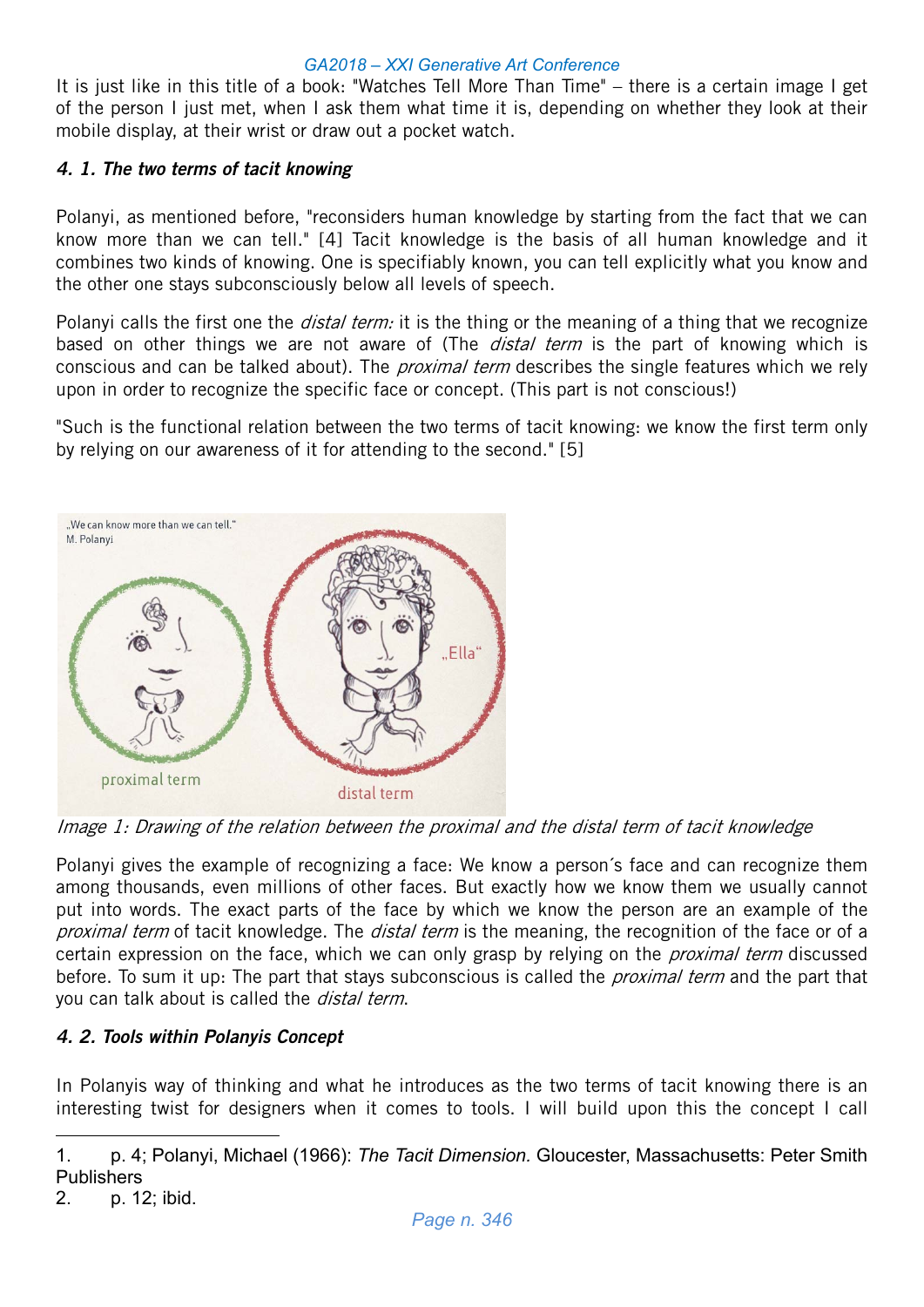"Implizite Vermittlung".

# 5. Implizite Vermittlung



Image 2: Tools within Polanyis concept

When I am stirring a pot of soup, I can "feel" – with the help of a wooden spoon – the consistency of the soup. In this case, Polanyi talks about the "incorporation" of a tool within our body. Whenever we use tools for attending *from* them to other things, like in this case we use the spoon to attend to the consistency, the tools change their appearance. They somehow become a part of our body insofar as they suddenly seem *transparent*. Let me explain – what is striking about this notion of "incorporation" is the following:

What happens when I notice that there is something burnt on the ground of the pot? I can feel the burnt stuff not where the actual sensation is happening – in the palm of my hand, where I grip the spoon and the signals are transmitted to my brain – but I feel it as if I could feel it at the top of the spoon, where (as Polanyi would say) the meaning "solidifys". I actually sense the meaning at the tip of the spoon.

This phenomenon is comparable with the sensation I have when wearing glasses. The glasses become part of my body, I look at the world *through* the glasses as if they were part of my body. Such is the meaning of the term incorporation in Polanyis sense.

Now what designers do is creating, designing most of the "glasses" we look through in order to make sense of the world. Therefore, they are at a pivotal point of creating a view onto the world. Designers are designing how we all handle, treat and manipulate our world. And this is exactly because they design the tools that become quasi "part of our body".

# 6. Methods: Interviews

The interviews I conducted were a good starting point but only served as a way of refocusing the research interests, in order to reformulate the research questions and getting from original first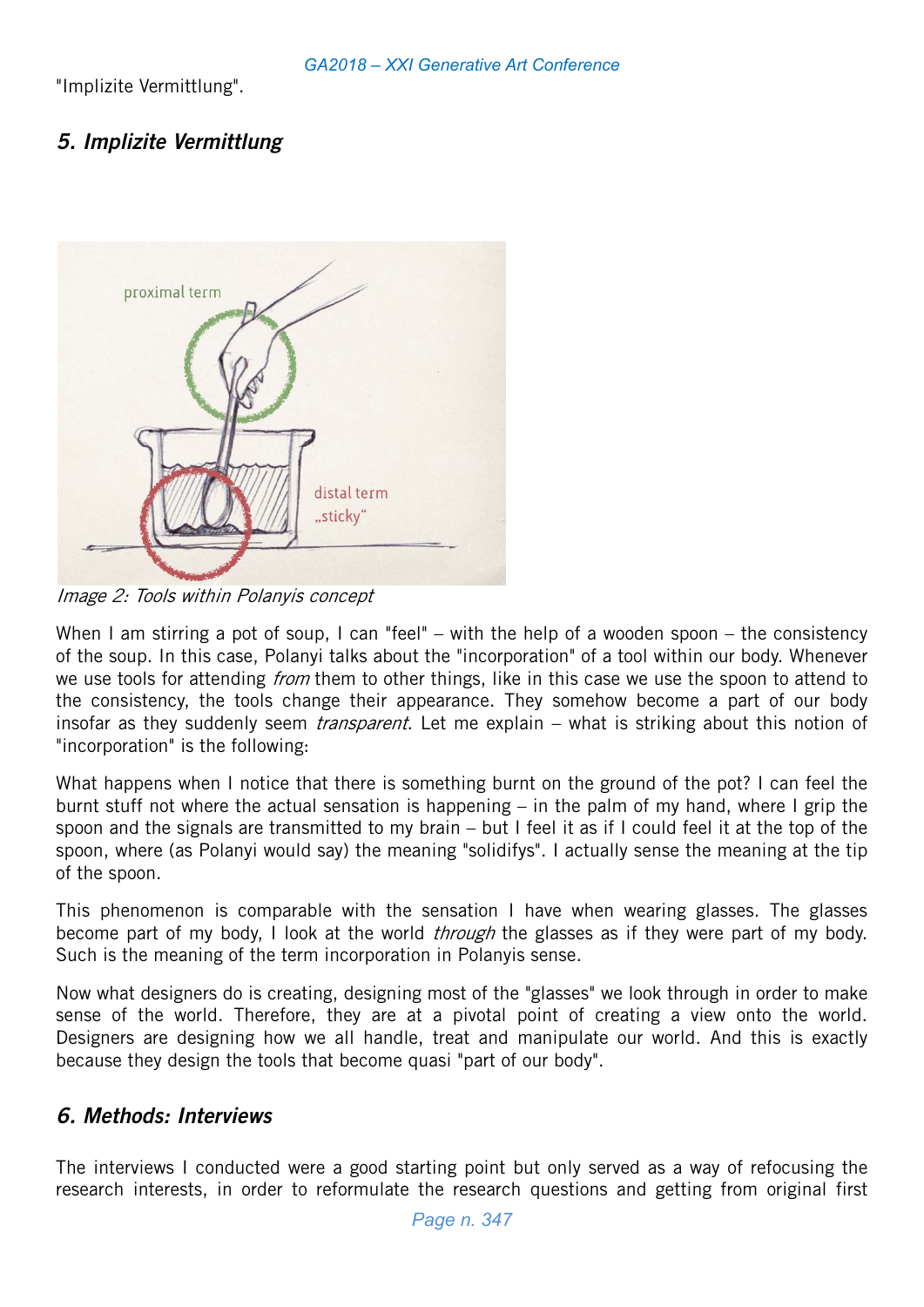questions that were more about learning in design to the tacit dimensions and the research questions mentioned above.

# 7. The Exhibition Metaphor

### 7. 1. A virtual Exhibition

The whole dissertation is a text in the shape of an exhibition – a conceived exhibition I guide my readers through. There are three rooms, each one dedicated to a certain sub-topic, within the rooms there are exhibits, each of which is a good starting point for the narrative, the "guided tour" through the rooms.

### 7. 2. room\_1

Perception, cognition and creativity happen *with* and *through* the objects and technologies we use. Exhibits in room\_1 are all about different forms of knowledge and possible explanations of



phenomena like in this one example of an exhibit in room\_1:

Image 3: room\_1: Example exhibit – where is the knowledge located?

In case you know how to type very fast, it is no problem for you to easily shape words with your hands and fingers on your keyboard. But if the keyboard were cleaned of all the letters, how long would it take you to re-place them on the keys where they belong? The question that arises here is: Do your fingers know something different than you do? Is the knowledge of "letters-on-keyboard" all the same and is there only a different kind of access to the same knowledge? Or does this exercise show us different kinds of knowing?

Exhibits in room 1 explore how tacit knowledge and design are to be seen in different constellations. The bridge to room\_2 leads through "understandable things" and "intuitive usability".

#### 7. 3. room\_2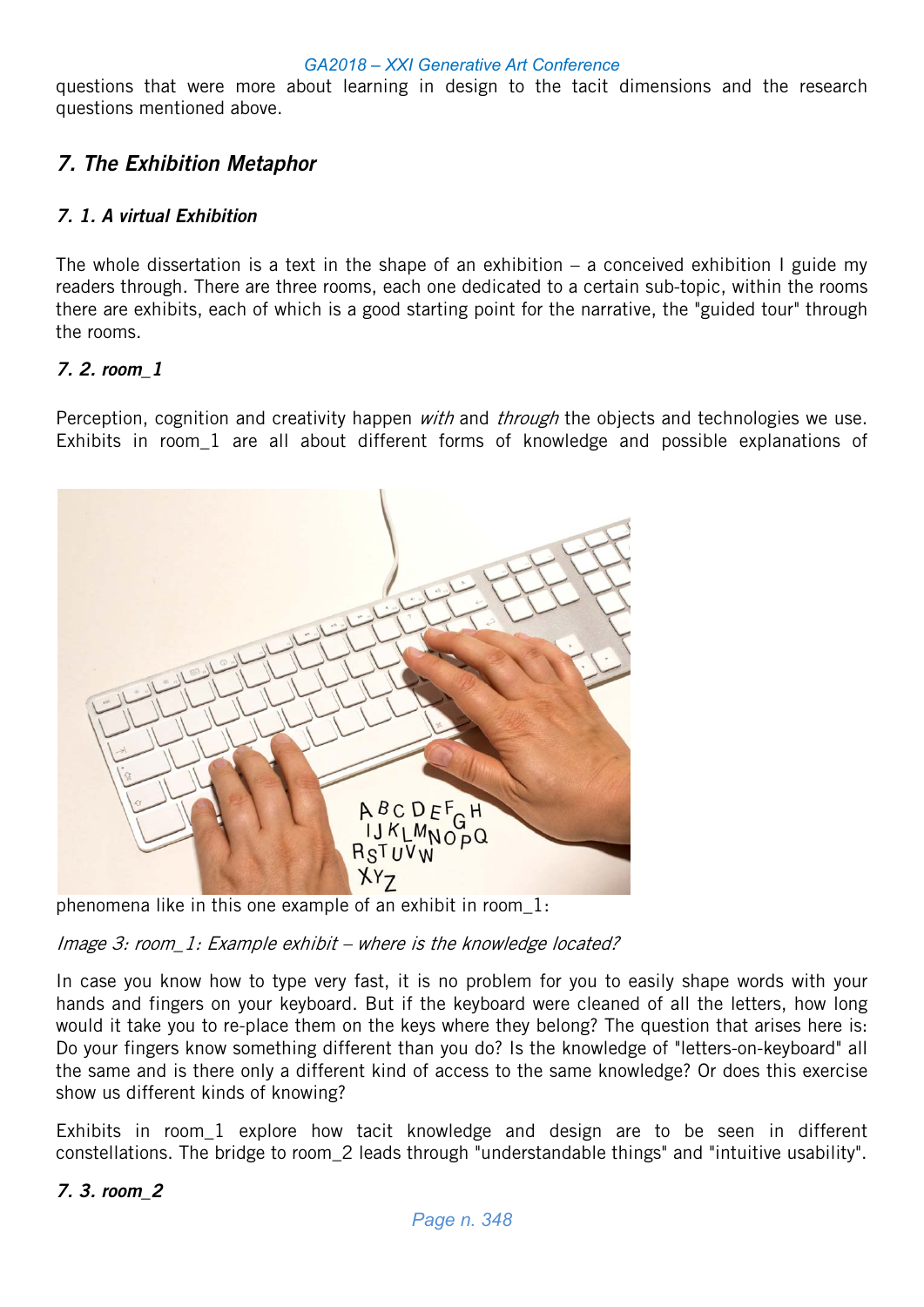Things tell us more than we can talk about. This room is filled with exhibits that show examples as well as elements of this hypothesis. The narrative way leads from analysable single elements such as color, material, shape via temperature sensations and sound experience to complex situational settings and design research in general. Things "tell us more than words could ever say" and far more immediate than words. As an example exhibit I will present "NID – non intentional design".



Image 4: Examples for "Non-intentional-design"

In the examples above you see a paper cup that is skewered on a fence, in the picture in the middle of the above row you can see how my colleague helped herself to a zipper substitute when it was suddenly broken by using a paper clip. The picture above right shows a kind of hands-free-kit, practically built into the steering wheel. In a train I once saw how a telephone was charged – the problem was that the electrical socket was built into the panel with the ceiling lights and the cable of the charger was to short for charging the phone while it lies on the table or seat. So the clever girl used the coat hangers as a support for the phone while it was charging. In the picture below right I see a musician who makes use of the special acoustics in a subway in London.

All these "workaround-solutions" show how creative most people are when it comes to substituting one thing with another or fulfilling tasks with whatever material is at hand.

# 7. 4. Atrium

In the course of the exhibition, after room\_2 follows the atrium, where everything about "Implizite Vermittlung" can be found. It is about familiar terms and related concepts, about what is missing in some of the concepts and what needs to be added or combined. In the logic of the exhibition, the atrium comes before the third room, but for the logic of this paper, the atrium will be described after the three rooms.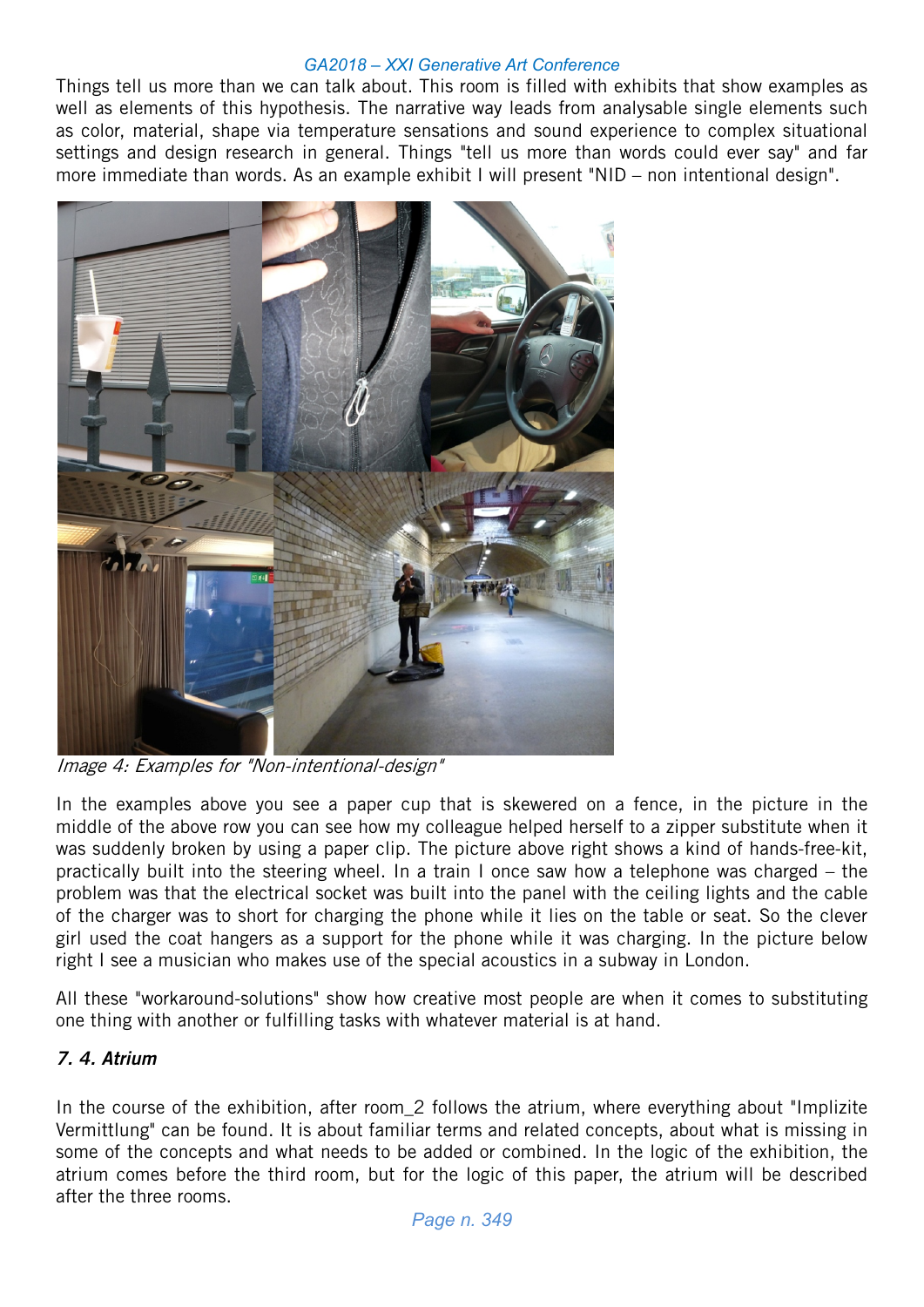#### 7. 5. room\_3

What is to be seen with all the arguments so far, is that one cannot *not* design. We *can* design things consciously, but in fact we *have to* design them consciously. Everything that has been explained so far leads to the conclusion that our relationship with things is shaped by the things we use and that phenomena such as power relations are built into the objects we use and that in using them, our relationships are shaped in return, just like in Winston Churchill´s famous saying: "First we shape our buildings and afterwards, they shape us." He said that in a speech in 1943 in order to illustrate that when the House of Commons was to be rebuilt after heavy bombing during World War 2 that he was influenced by the shape of the building as it was before it was destroyed. He



said that there was a special atmosphere when it was crowded and that there was a special density due to the lack of space in the building.

In the examples below I can see certain orders or even bans integrated into objects.

#### Image 5: A) bench on a train station, B) benches in front of the Mayor´s building in London, C) seat dividers on the framing of a park in London

In picture A) I see a bench as they are provided on almost every train station in Austria. They are made of metal which makes them very often unpleasant to sit upon, because in winter they can get very cold and when it is summer, they can easily get too hot for sitting on them. Unfortunately, the elbow rests divide the seating area in three parts, which make it difficult for big people to sit on it, and it also makes it impossible for children – let´s say five of them – to share the bench. As for the other two benches in pictures B) and C): the same conditions apply – it is hard to sit there for people of more than average weight and it is quite unpleasant to sit there in the hot sun or on a cold winter´s day. But what is also important: these two benches are prone to be used as skater´s facilities. People with inline-skates or skateboards would probably love to use them as slides, but in fact they cannot – because of these small elements of metal on top of the walls. So we see here a ban built into the environment.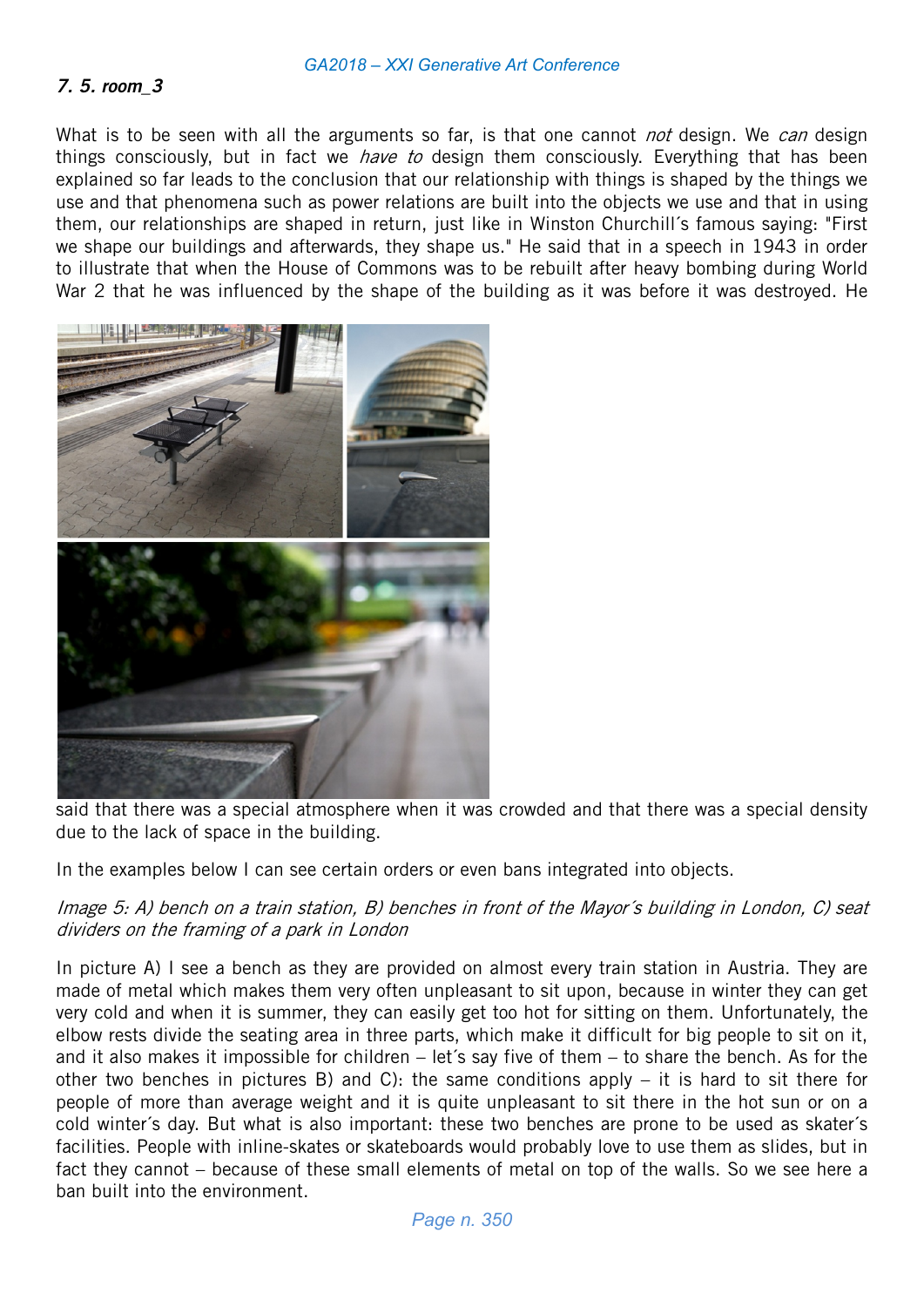# 8. Atrium

In the atrium I have collected several concepts which basically adress the same phenomena that I want to describe, but some tiny elements are missing in each one of them or at least need to be combined.

### 8. 1. Affordances

The psychologist James Jerome Gibson discusses in his 1970s Book [6] The Ecological Approach to Visual Perception his concept of Affordances. He says: "The affordances of the environment are what it offers the animal, what it provides or furnishes, either for good or ill. The verb to afford is found in the dictionary, the noun affordance is not. I have made it up. I mean by it something that refers to both the environment and the animal in a way that no existing term does. It implies the complementarity of the animal and the environment." [7] He continues to stress the relationality of affordances, meaning that the deciding part can neither be found in the world nor in the animal alone. Perception, also human perception, is highly relational also in terms of measuring. For example if there is a small river and it is for me to decide whether I am able to jump over it, it would not be of much help if my perception would allow me to tell if the river measures 1,5 or 2 meters exactly. But instead I have a feeling of my own jumping ability, so that I can decide for myself if the river "affords jumping over".

### 8. 2. Closure

Closure appears in the literature in different meanings, e.g. Trevor Pinch and Wiebe Bijker talk about closure as a stabilisation mechanism of *interpretative flexibility*: as soon as a new invention occurs, different versions of the invention occur which can look very different, but after some time, a certain shape becomes the dominant one – as it was for example with mobile phones before the iPhone occured. After that, smartphones started to appear pretty much in just one shape. That kind of stabilisation is what they call "closure".



Image 6: Kanisza-Triangle

In gestalt theory, the phenomena of seeing some parts but perceiving a whole is called closure. When you see more than the sum of some parts, closure occured. A famous graphical example by Gaetano Kanisza is his "Kanisza Triangle" which he developed in the 1950s – see image above. The triangle whose tip points downwards can only be seen because the individual fills in the rest of the

<u>.</u>

<sup>3.</sup> see: Gibson, James J. (1979): *The Ecological Approach to Visual Perception.* Hillsdale, London: Lawrence Erlbaum Associates.

<sup>4.</sup> see: ibid.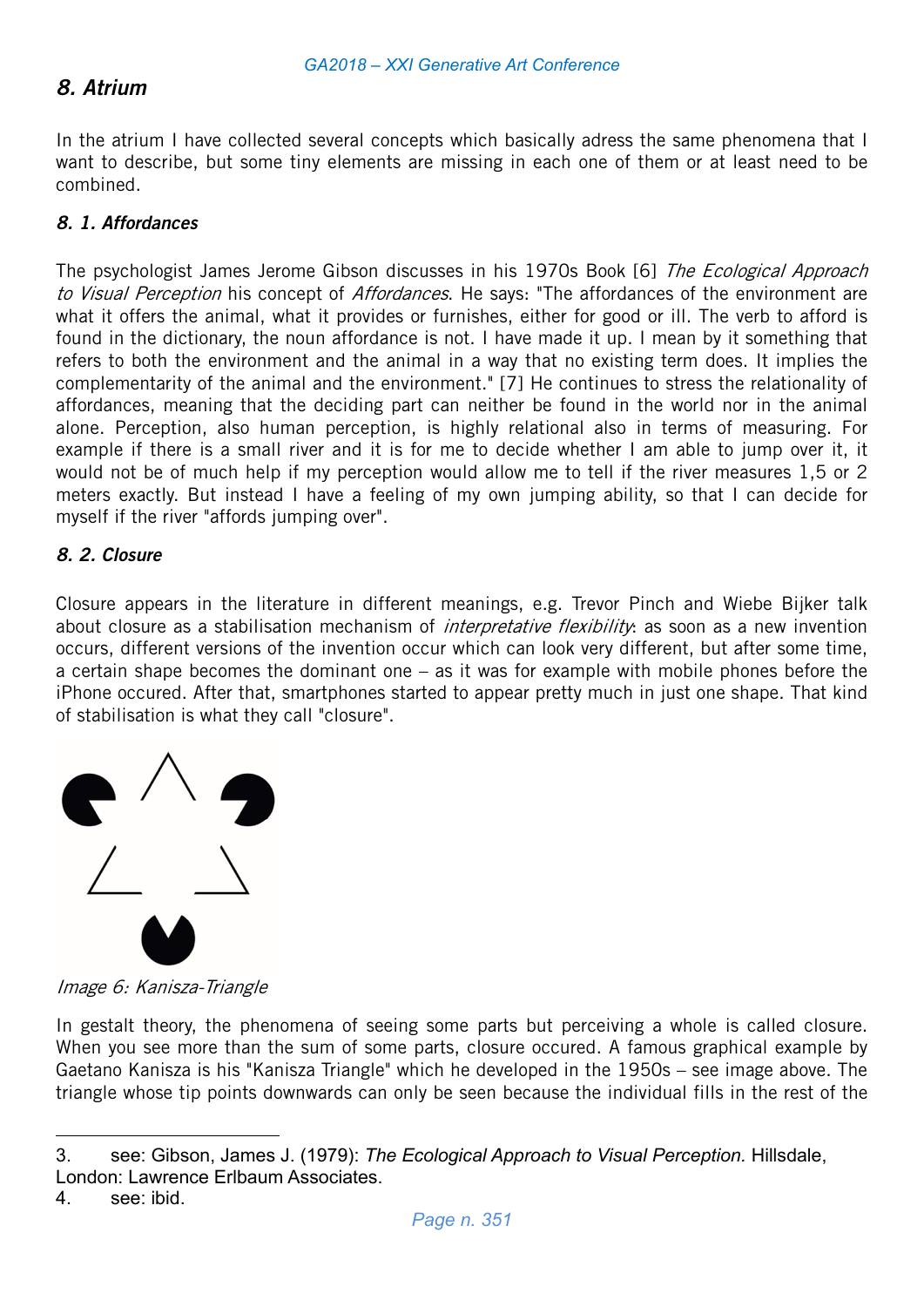implied triangle.

# 8. 3. Interface

Interface is probably one of the most important metaphors in design. Originally derived from the natural sciences it describes the surface where two phases of different states meet, e.g. water in liquid state and air in gaseous condition. The exact surface where these two states of aggregation meet is called "interface". The literal translation into the technical sciences describes the point where two hardware or software components meet: the point of interaction between a printer and my computer for example. But in design roughly the point where user and hardware meet is called an interface. Gui Bonsiepe talked about interface as a central topic of design in the 1990s [8] and described "interface" as a triangled space: He said that there is a "user", or a "social agent" wanting to complete a certain task. Second, there is the "task" at hand, wanting to be executed. And third, there is a "tool" which is used to complete the task at hand. In this described triangle, design interferes. It is important for Bosiepe, that design is not concerned only with the elements of the triangle but with the space that opens up in the middle and what happens there in between the elements.

# 8. 4. Translation

Bruno Latour describes in a lot of his papers on Actor-Network-Theory the process of "Translation" as a process that allows a network to be represented by a single entity. The process of "Delegation" can be shortly described as what happens when a certain set of actions is delegated to an object. He brings the example of the "sleeping policemen", or "road bumpers" [9]. The desired call to action – in this case: "drive slowly" – is delegated to a non-human actant, in this case a road bumper.

# 8. 5. Scripts

<u>.</u>

Very closely related to this concept are "scripts", as Madeleine Akrich calls them [10]. She says that the designer has a certain vision of how an object is going to be used. They kind of describe this vision like a director describes how the single person is going to act in a certain situation. She talks about "inscribing" this vision into objects.

<sup>5.</sup> p.14; Bonsiepe, Gui (1994): *Das Interface Im Design-Dreieck.* Hochparterre: Zeitschrift für Architektur und Design, 7|3

<sup>6.</sup> p. 241: Latour, Bruno (1992): "Where Are the Missing Masses? The Sociology of a Few Mundane Artifacts." *Shaping Technology-Building Society. Studies in Sociotechnical Change*. Eds. Wiebe Bijker, and John Law. Cambridge, Mass.: MIT Press, 225-59.

<sup>7.</sup> see: Akrich, Madeleine (1992): "The De-Scription of Technical Objects." *Studies in Sociotechnical Change: Shaping Technology/building Society*. Eds. Wiebe E. Bijker, and John Law. Inside Technology. Cambridge, Mass.: MIT Press, 205-224.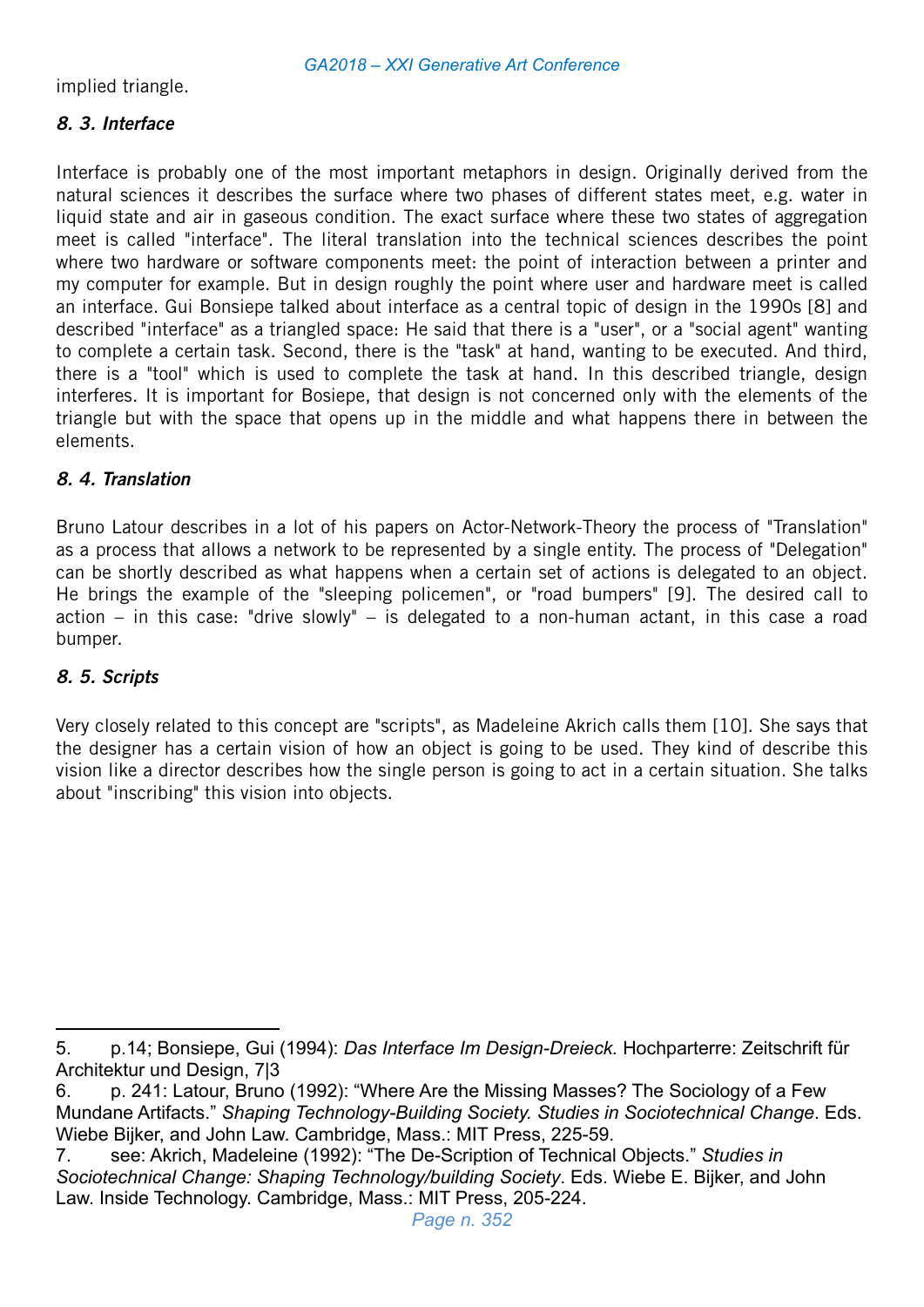

Image 7: "Lucerne key" – key to a bathroom in a bookshop in Lucerne

The example above, the "Lucerne key" is an object I encountered in 2015 in a bookshop. When you need to go to the bathroom you are given this key and of course you are expected to return it afterwards. So, like in the example of the hotel keys of Bruno Latour [11] a certain weight is added, so that it would buldge my bag in an unpleasant way if I were to carry it with me accidentally, also the weight itself adds to the likeliness that it will be returned. But there is another special feature about this key: it has a kind of stand-up mechanism, so that the key, when placed on the side of the washbasin, will not get wet.

# 9. Outcomes

Implizite Vermittlung is

- situated
- immediate
- processual
- relational

<u>.</u>

By situated I mean that *Implizite Vermittlung* always happens in a situation and can hardly be described on its own. By immediate I refer to the effects of *Implizite Vermittlung*, for example how a loud sound signal like a siren affects me, there is no way for me to not get the meaning (as long as I can hear at all). By processual I mean that all important knowledge is embedded in processes, for example in certain scripts like how to use a rotary-dial telephone. Relational means that the important elements of *Implizite Vermittlung* can neither be found in the person or the object alone. Just like when a violinist and a violin meet – the music happens through both of them, not just one of the elements would suffice to describe the magic.

I´d like to end with words of the australian design researcher and philosopher Cameron Tonkinwise: "Whether they are conscious of it or not, designers do have the power to influence how people relate to things. Design semantics constrain, map and afford not just the instrumental use of what is designed, but how the designed is perceived and valued. Designers can, do and should design

<sup>8.</sup> see: Latour, Bruno (1991): "Technology is Society Made Durable." *A Sociology of Monsters Essays on Power, Technology and Domination*. Ed. John Law. Sociological Review Monograph N°38. Wiley Online Library, 103-132.